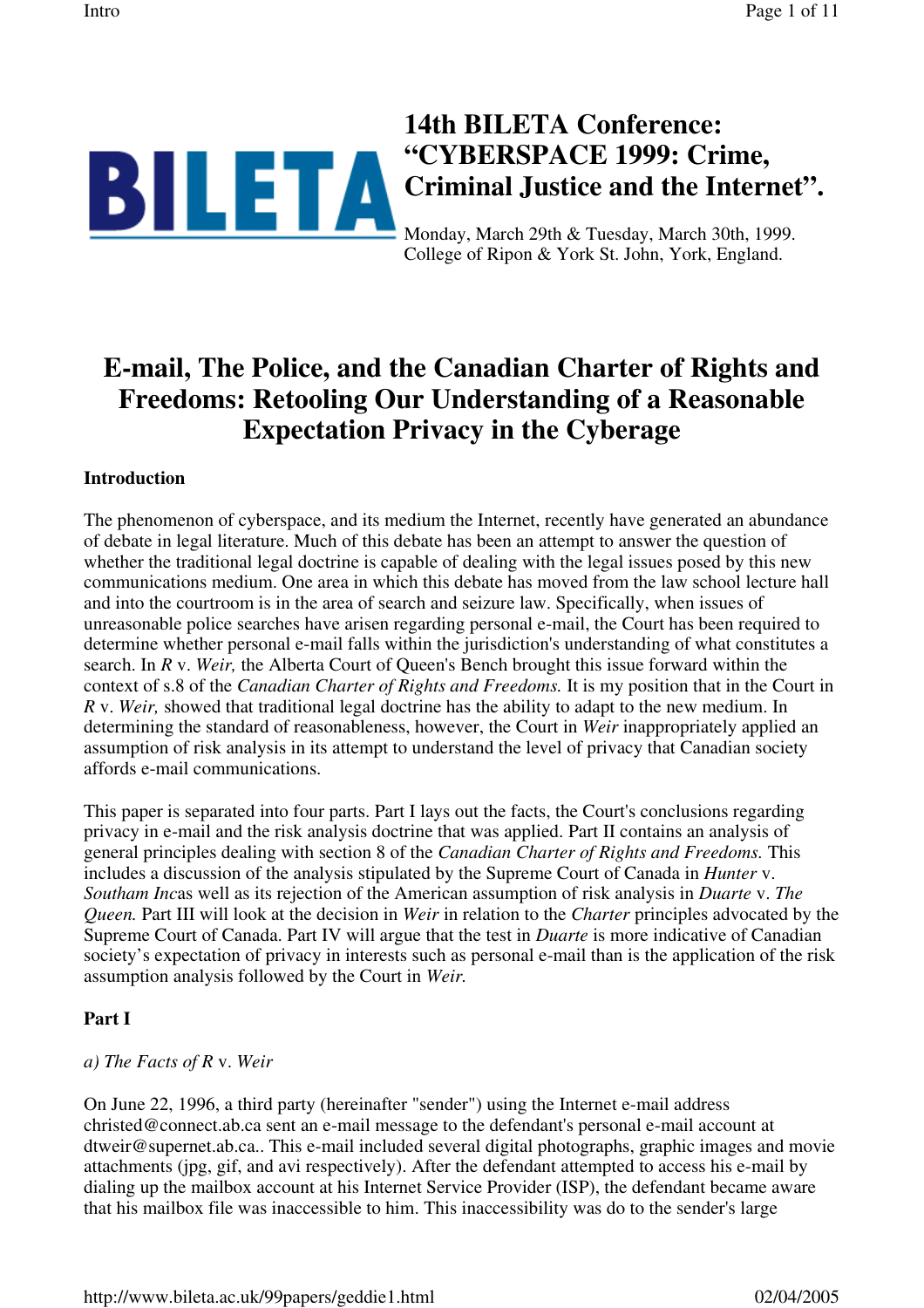attachment overloading the defendant's account.

At the request of the defendant, the ISP attempted to repair the overloaded mailbox file. One of the ISP's repair technicians, in the regular course of his work, noticed the contents of the attachment. The ISP found several pictures and videos that were believed to be depicting child pornography. The ISP then informed the Edmonton police and copied the material. On police instruction, the ISP allowed the material to be accessed by the accused without informing him that the police were aware of the mailbox file's contents.

Using the copy of the material provided by the ISP, the police obtained a warrant pursuant to s. 487 (1) to search the dwelling place of the accused. Although he was not present during the search, the accused spoke with the police from work and provided information about the files. The police seized the contents of the defendant's CPU along with a diskette with 190 computer files alleged to contain child pornography. The defendant was subsequently charged with one count of possessing child pornography contrary to s.163.1 (4) of the *Criminal Code.*

#### *b) The Decision in R v. Weir.*

At trial, the defence urged the Court to rule that the act of transferring a copy of the sender's attachments from the ISP to the police amounted to an unwarranted, and therefore, unreasonable seizure of Mr. Weir's e-mail. As this information was used by the police in its s.487 (1) warrant application, the defence argued that the evidence obtained from the diskette at the defendant's dwelling place should be excluded on the basis that it was obtained with a tainted warrant. The Court held that in viewing and transferring the mailbox contents to the police, the ISP had acted as an informant. Such an act did not amount to a search within the meaning of section 8 of the *Charter.* The approach and method of the Court's conclusions in this regard were neither novel nor interesting. What is of interest, however, is that for the first time in Canada, the Court, in *dicta*,looked at whether personal e-mail would afford protection pursuant to section 8 of the *Charter,*  and in what context that protection be viewed in relation to other traditional communication mediums.

#### *c) Reasonable Expectation of Privacy in E-mail*

To determine whether section 8 of the *Charter* protected the defendant from the pre-warrant search of his e-mail, the Court was required first to turn its mind to whether personal e-mail carried a reasonable expectation of privacy. In making its decision on this issue, the Court looked at both the expert testimony at trial, as well as the American decision of *United States* v. *Maxwell.*

In *Maxwell,* the United States Air Force Court of Criminal Appeals (AFCCA) discussed the reasonable expectation of privacy in e-mail. Similar to the case before the Court in *Weir,* the AFCCA was faced with the issue of whether the defendant's personal e-mail was protected against unwarranted search and seizure by the Fourth Amendment. The only significant difference between *Maxwell* and *Weir* was that the defendant in *Maxwell* was sending his personal e-mail within the private America Online network system and not through a regular ISP.

In its decision, the AFCCA looked at the nature of e-mail to determine whether personal e-mail was covered by the Fourth Amendment. To determine if a reasonable expectation of privacy existed in email the Court relied in part on the assumption of risk analysis set out by the U.S. Supreme Court. Pursuant to this doctrine, a person's reasonable expectation of privacy is affected directly the degree of risk that the alleged privacy interest would be disclosed to parties outside the confidential communication. The Court, after reviewing the evidence of the e-mail medium, limited the reasonable expectation of privacy in personal e-mail to situations in which the sender and receiver of the e-mail had exclusive access to the messages by way of a password and there was minimal o risk that the transmissions could be received by anyone other than the intended recipient(s). As such the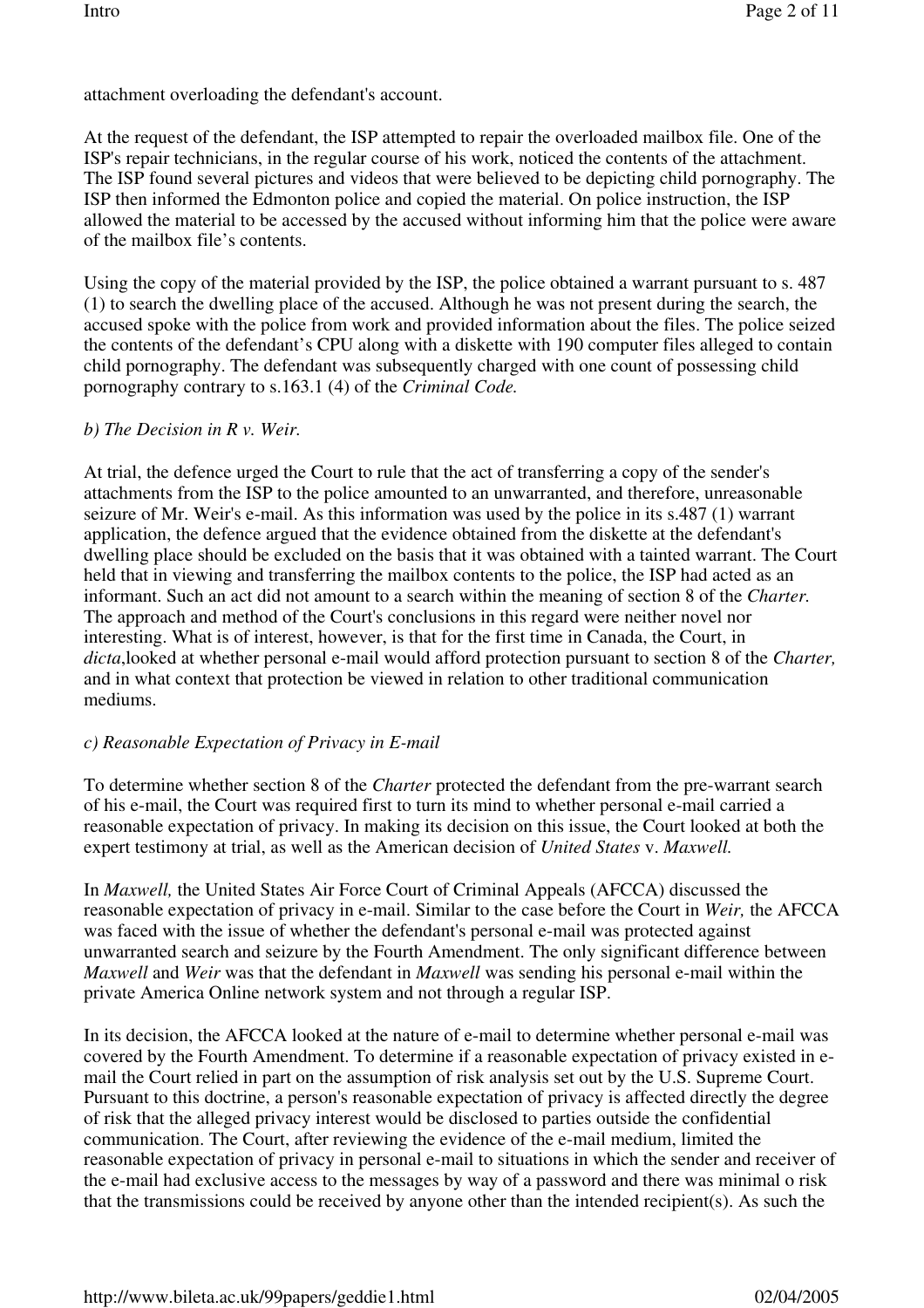decision in *Maxwell,* by implication, did not create a reasonable expectation of privacy in e-mail during transmission over the Internet. Rather, the *Maxwell* decision is limited intentionally to the context of private, contained network systems such as America Online.

In *Weir,* the Court agreed with the conclusions leading up to the decision in *Maxwell.* The Court concluded that in 1996, unencrypted e-mail transferred over the Internet held a considerable risk of interception by both the defendant's ISP and outside third parties such as hackers or other Internet nodes along the transfer route. Further, unlike the Canada Post Corporation, ISPs in Canada are not regulated by statute. It could not be said, therefore, that there was any legislative implication that personal e-mail held a reasonable expectation of privacy in the same way as  $1<sup>st</sup>$  class mail. On the other hand, the Court was mindful of the *Maxwell* finding that an expectation of privacy did exist in e-mail files stored within the AOL environment. The expert witnesses also confirmed that they themselves believed that their e-mail communications over the Internet would carry at least a limited level of privacy.

In agreeing with the experts' expectations as well as what it thought was the decision in *Maxwell,* the Court in *Weir* concluded that personal e-mail transmitted over the Internet held a reasonable expectation of privacy*.* In reality, however, the decision in *Weir* went further than the *Maxwell*  decision, and expanded search and seizure protection in e-mail from exclusive networks such as AOL to the more easily accessible e-mail communications stored in regular ISPs and transferred over the Internet. It is unclear, however, whether the Court in *Weir* knew that it had expanded a reasonable expectation of privacy in e-mail beyond what the *Maxwell* decision had contemplated.

#### *d) The Level of Privacy in E-mail - Less than First Class Mail*

Unlike the court in *Maxwell*, the Court in *Weir* went on to discuss the standard of privacy that should be afforded to e-mail in relation to the already protected forms of communication. It entered into a standard of privacy analysis. The Court first looked at the academic debate surrounding the nature of personal e-mail communications. In following the analysis of Megan Connor Berton's article on privacy in personal e-mail, the Court conceded that there are significant similarities between the nature of first class mail communications and the much newer medium of personal e-mail communications. First, the Court determined that personal e-mail is very similar to first class mail within a content analysis. Further, both are relatively inexpensive forms of asynchronous communications. On close inspection, however, the analogy with first class mail broke down when the technologies of the two forms of communication were compared. Rather, the method of transmission of personal e-mail was more analogous with other forms of telecommunications, such as telephone communications. In the end, the Court's focus with regard to the nature of e-mail moved away from the content analogies of the highly protected first class mail. Instead, the Court subsumed the standard of privacy analysis within the assumption of risk analysis that it had used earlier.

In adopting the technology analogy over the content analogy, the Court applied the former within the assumption of risk analysis mentioned earlier. Specifically, the Court looked at the susceptibility of unencrypted e-mail messages to interception when transferred over the Internet. Further, unlike traditional mail, the technological nature of e-mail often requires that confidentiality be sacrificed when technical "glitches" are repaired by ISPs. These two factors led the Court to hold that the manner in which the e-mail technology is presently managed, the way in which the mailbox files are repaired by ISP's, and the relatively low degree of security present in unencrypted e-mail transmissions, combine to create a lower level of privacy than that of first class mail. As such, it was the Court's opinion that the *Criminal Code* general search warrants as well as the more intrusive wiretap warrants were reasonable authorizations within the context of seizing a person's e-mail. As will be seen below, however, the adoption of an assumption of risk analysis to reach this conclusion is not the proper analysis in light of the Supreme Court of Canada's decision in *Duarte* v. *The Queen.*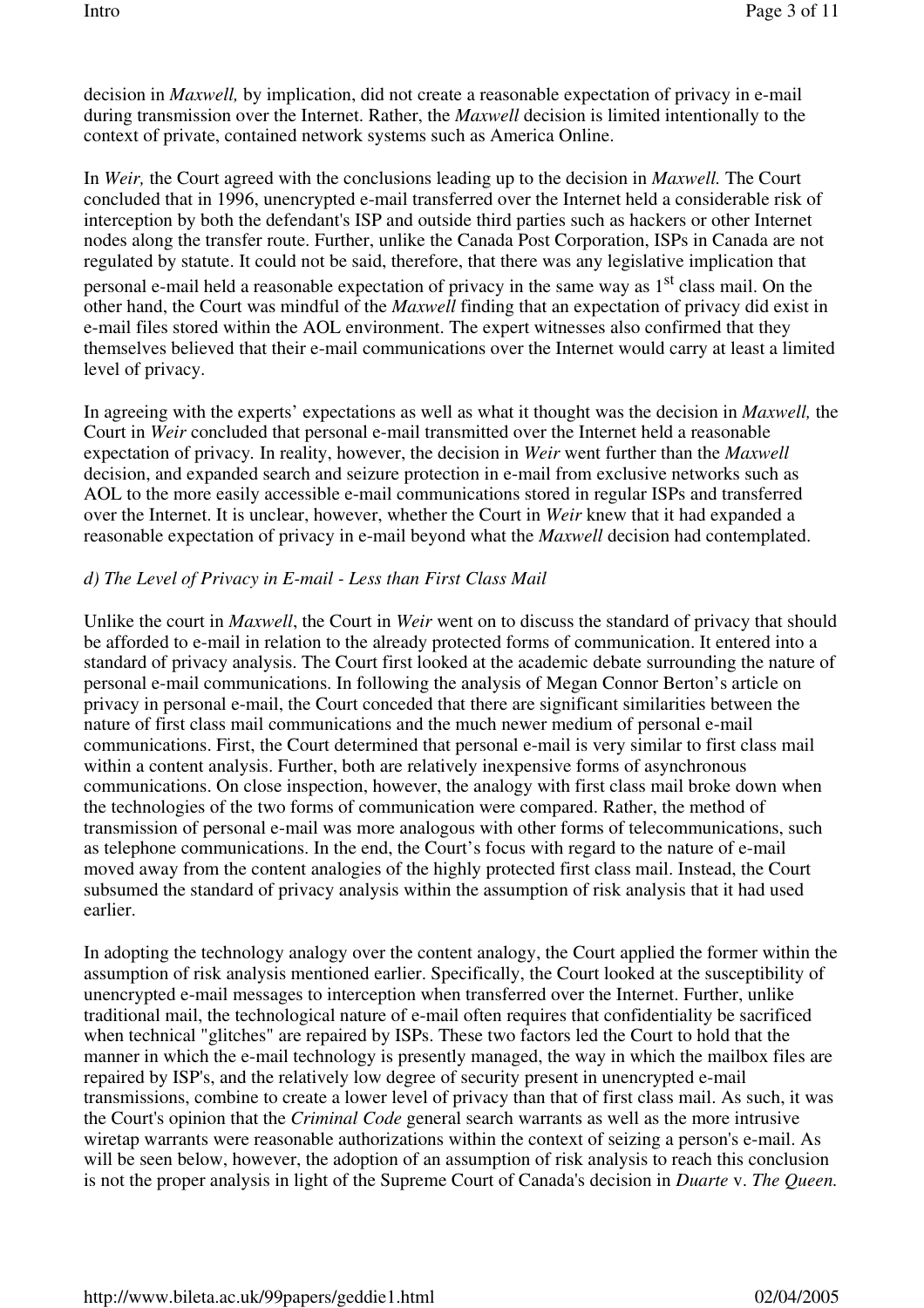## **Part II**

## *Canadian Case Law. -General Principles*

Everyone in Canada has the right to be secure against unreasonable search and seizure pursuant to section 8 of the *Canadian Charter of Rights and Freedoms.* As part of the Canadian Constitution, the *Charter* proclaims the legal principles with which all state actions must comply. Within the analysis of section 8, the Supreme Court of Canada has established two specific questions that must be looked at in cases where an unreasonable search is at issue. From the Court's rulings in the seminal decision of *Hunter* v. *Southam,* these two questions can be articulated as follows:

- 1. Did the actions of the state constitute a Search within the meaning of section 8 of the *Charter?;* and
- 2. Was the State search reasonable?

As will be seen below, the Court's answers to these two questions have created an approach unique to Canada for protecting the interests of people from unreasonable search and seizure.

## *a) What Constitutes a Search*

Similar to the position of the American Supreme Court on the Fourth Amendment, the Supreme Court of Canada in *Hunter* concluded*,* that section 8 of the *Charter* protects people, not property. The Court held that the defining nature of "search and seizure" protection was *not*based on the right to be free from unauthorized trespass to property. Rather the organizing principle of section 8 was that the state must not interfere with a person's reasonable expectation of privacy. In abandoning the legacy left by the landmark decision of *Entick* v. *Carrington,* the *Hunter* decision brought many privacy interests which would have failed under the traditional common law property analysis within section 8 of the *Charter*. In the years that have followed the Court's decision in *Hunter*, Canadian Courts have held that a search may occur where the police: take aerial photographs of a person's estate; commit surreptitious video surveillance of an illegal gambler's hotel room;seize personal commercial information; or intercept private cellular telephone communications. All of these constitute a search without the defendant holding a property right in the privacy interest.

The Supreme Court of Canada's early decisions seemed to indicate that it would adopt the two-part American test to determine whether a person holds a reasonable expectation of privacy. This approach requires both an objective and subjective expectation of privacy before the Court will attach Fourth Amendment protection will attach. In *R* v. *Wong,* however, the Supreme Court of Canada indicated that the analysis under section 8 of the *Charter* was not concerned with an individual's subjective expectation of privacy but rather with society's interest of being free from over-intrusive police investigations without prior judicial authorization. The proper test for the Court, therefore, is to determine objectively whether the reasonable person would expect that the investigative technique in question interfered with the particular personal privacy interest to such an extent that it would only be available with some form of judicial pre-authorization. As one academic points out, the rejection of the subjective requirement under the American test will lead Canadian courts to label police investigative techniques as a search in more circumstances than our neighbors to the South.

Along with its rejection of the two-part American test, the Supreme Court of Canada also rejected the use of the American assumption of risk analysis to determine if a defendant holds a reasonable expectation of privacy. Under an assumption of risk analysis, the defendant's reasonable expectation of privacy is determined by looking at the precautions taken by the defendant to ward off any probable interception or discovery of the privacy interest by an outside party. In following this analysis, the post-*Katz* decisions of the United States Supreme Court indicate that it is reluctant to hold that a reasonable expectation of privacy exists where the lawful use of technologically advanced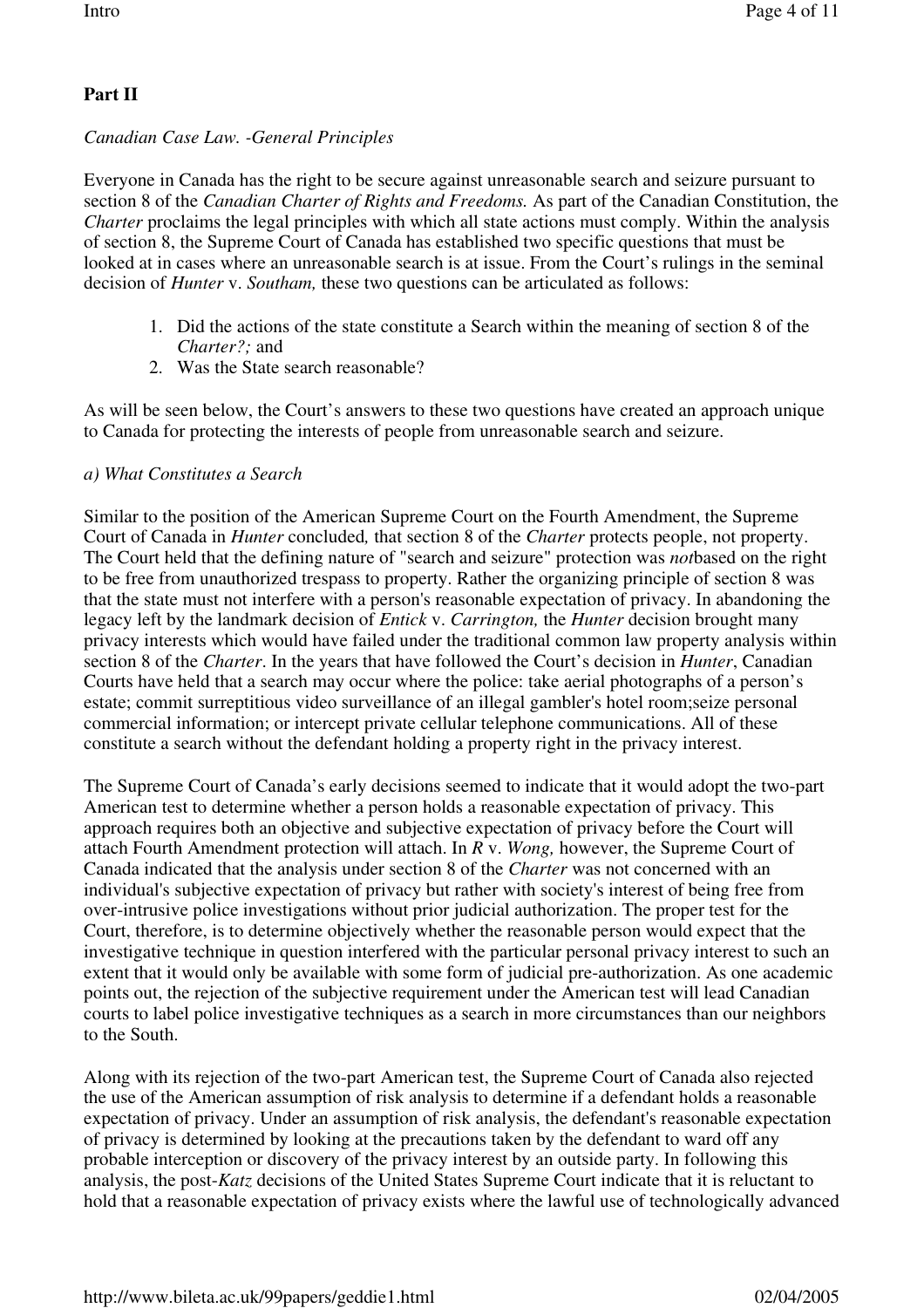instruments creates a probable risk of the privacy interest being intercepted regardless of the reasonable efforts of the defendant.

The Supreme Court of Canada faced similar question in *Duarte.* Here, the Court rejected the argument that a risk of interception played a role in determining whether a search had occurred under section 8 of the *Charter.* In this case, the Crown argued that, as the defendant's words were communicated to an informant, the defendant's expectation of privacy in the communication was eliminated because he had subjected himself to the risk of the communications being relayed to the police. Any police recording of the communication with the consent of the informant, therefore, would not amount to a search within the meaning of section 8 of the *Charter.* The Court quickly rejected this assumption of risk analysis, stating that an adherence to this American approach would, if taken to its logical conclusion, destroy all expectations of privacy. The determination of whether a search had occurred, did not relate to the probable risk of disclosure of the communication. The proper question to ask is whether the person had reasonable grounds to believe that his privacy interest would be intercepted by the state without his consent or prior judicial authorisation.

In light of the transfer of information between the ISP and the Edmonton police in *Weir,* it is important to note that the Supreme Court of Canada has indicated a distinct test for analysing questions of informational searches. In *R* v. *Plant,* the Court was faced with a situation in which the police, by special arrangement, had acquired online computer access to the local hydro company's computer records. Through this access, the police gathered information regarding the electrical consumption of a suspected hydroponic marijuana grower. On appeal to the Supreme Court of Canada, the defendant argued that he held a reasonable expectation of privacy in the information regarding his hydro consumption. After enunciating five factors to determine the nature of the information obtained by the police, the Court determined that section 8 of the *Charter* would protect confidential information that would tend to reveal intimate details of the lifestyle and personal choices of the individual. The majority of the Court held that such information did not go to the biographical core of personal information which individuals in a free and democratic society would wish to maintain and control from dissemination to the state. In the aftermath of this decision, there has been little explanation by the Court of what would go to the biographical core of personal confidential information. In the case of personal e-mail, however, it has yet to be determined whether information held by an ISP about a person's e-mail accounts could be requested by the police without triggering section 8 *Charter* protection.

#### *b) Was the Search Reasonable?*

After reaching the conclusion that a reasonable expectation of privacy exists, the next step is to balance the State's need to intrude on the privacy interest. In other words, is the search itself reasonable? In *R* v. *Collins,* the Supreme Court of Canada indicated that a search will be reasonable if it is authorized by law, if the law itself is reasonable, and if the manner in which the search was carried out is reasonable. In the criminal context, warrantless searches in Canada have been held to be presumptively unreasonable. To overcome this presumption, the Crown must show that, within the context of the privacy interest, the unwarranted search was otherwise authorized by law, and that the search was conducted in a reasonable manner.

#### *c) Searches and Seizures Authorised by Law*

Though the Court has recognized limited common law authorizations for a warrantless search, in most circumstances the Court will require prior judicial authorization where such a mechanism has been created by Parliament. In 1997, Parliament passed s. 487(2.1) of the *Criminal Code,* giving police engaged in a criminal investigation the power to search and seize data found on a computer system. With the inclusion of s. 487(2.1), both the intercept warrant and the traditional search warrant are now applicable to the Internet e-mail environment. As a form of telecommunications, the e-mail transmissions are subject to modern day wiretap interceptions authorized in Part VI of the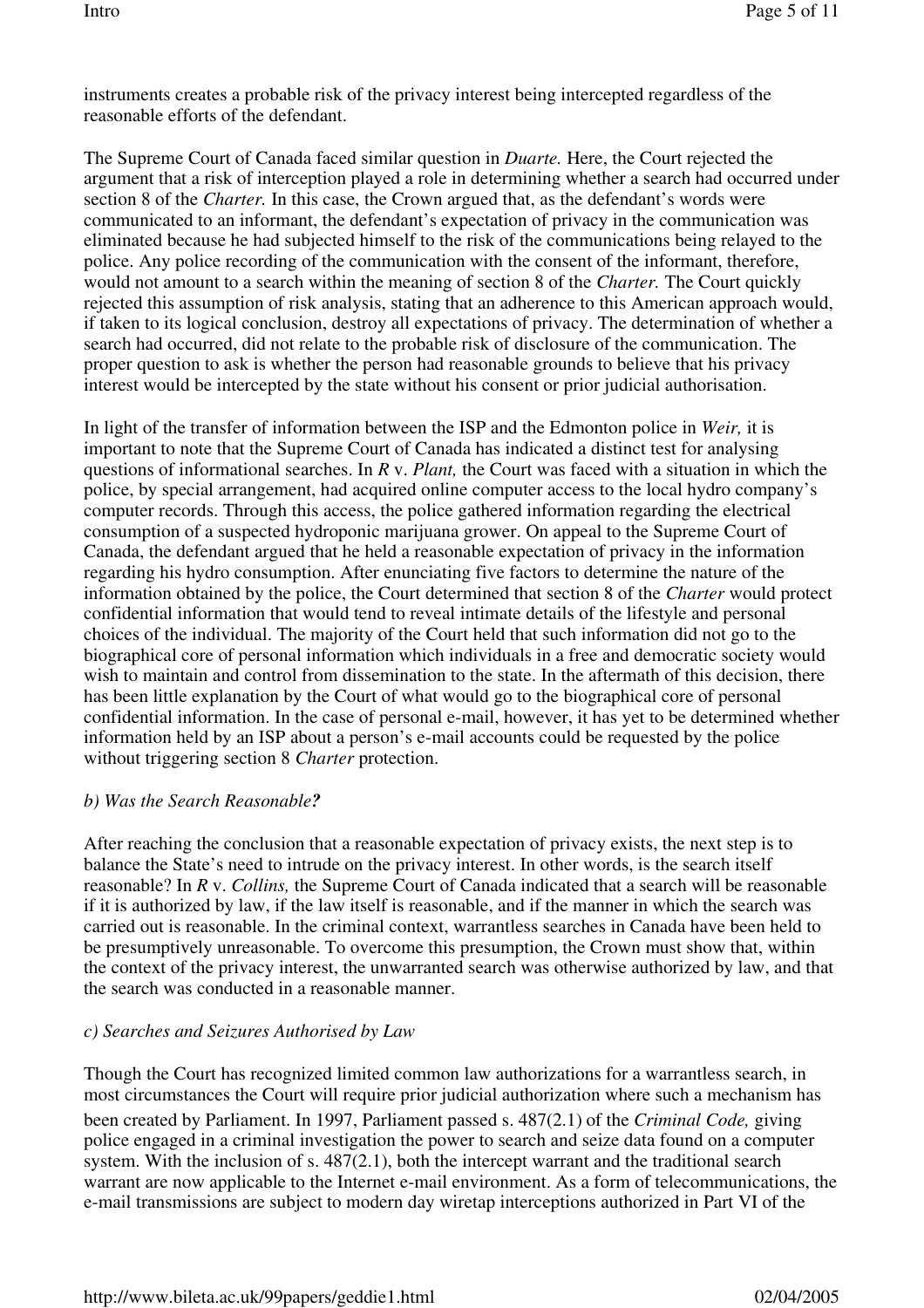*Criminal Code*. As a form of data, these communications may also be seized by the state. At present there has been no case dealing with the use of a Part VI intercept warrant in relation to Internet communications. As the police grow more certain of how crimes through this medium are being committed however, it is likely that the intercept warrant will become a valuable tool in police investigations.

The intercept warrant authorizations of Part VI and the traditional search warrants of Part VX of the *Criminal Code* authorize different degrees of privacy invasion. Though both warrants require that the State has reasonable grounds that the interception or search will provide evidence of a serious crime, in most cases an intercept warrant will intrude to a greater degree, as it is, by nature, over inclusive in its application. The stricter requirements of the intercept warrants within Part IV the *Criminal Code* indicate that Parliament understands the over-intrusive nature of the wiretap warrant. They created an onerous test for the police to overcome before judicial authorization will be granted. In theory, therefore, a person's e-mail transmissions will be protected by the strict judicial authorization requirement.

A *caveat* should be stated in relation to the onerous provisions created to protect against the more intrusive nature of the wiretap warrant. At present it remains open to discussion whether the courts have shown proper care in monitoring the use of the wiretap warrant by police. For example, between 1991 and 1995 the Attorney General of Canada applied for over 1000 normal audio intercept warrants pursuant to section 185(1) of the *Criminal Code* (see Table 1.). Not a single one of these applications was refused by the courts. It is conceded that a *Parsons* application may be brought at trial to challenge the sufficiency of the warrant's supporting Information. This does not, however, reduce the fact that at present the police are able to obtain the intercept warrant with little of the judicial governance that was contemplated in *Hunter*.

In Canada, a search will be reasonable if it is authorized either at common law or by statute. In the context the Court's decision in *Weir* there are two relevant computer-related common law warrantless search powers. These are the common law authorizations of third party

## **Table 1**

## **The Number of Authorizations/ Renewals Granted**

| <b>Type of Application</b> | Year |                |                |      |      |  |
|----------------------------|------|----------------|----------------|------|------|--|
| <b>Granted</b>             |      |                |                |      |      |  |
|                            | 1991 | 1992           | 1993           | 1994 | 1995 |  |
| <b>Normal Audio</b>        | 291  | 225            | 236            | 217  | 213  |  |
| $s.185(1)$ C.C.            |      |                |                |      |      |  |
| <b>Normal Video</b>        |      |                |                | 16   | 25   |  |
| $s.487.01(1)$ C.C.         |      |                |                |      |      |  |
| <b>Emergency Audio</b>     | 7    | $\overline{2}$ | $\overline{2}$ |      |      |  |
|                            |      |                |                |      |      |  |

http://www.bileta.ac.uk/99papers/geddie1.html 02/04/2005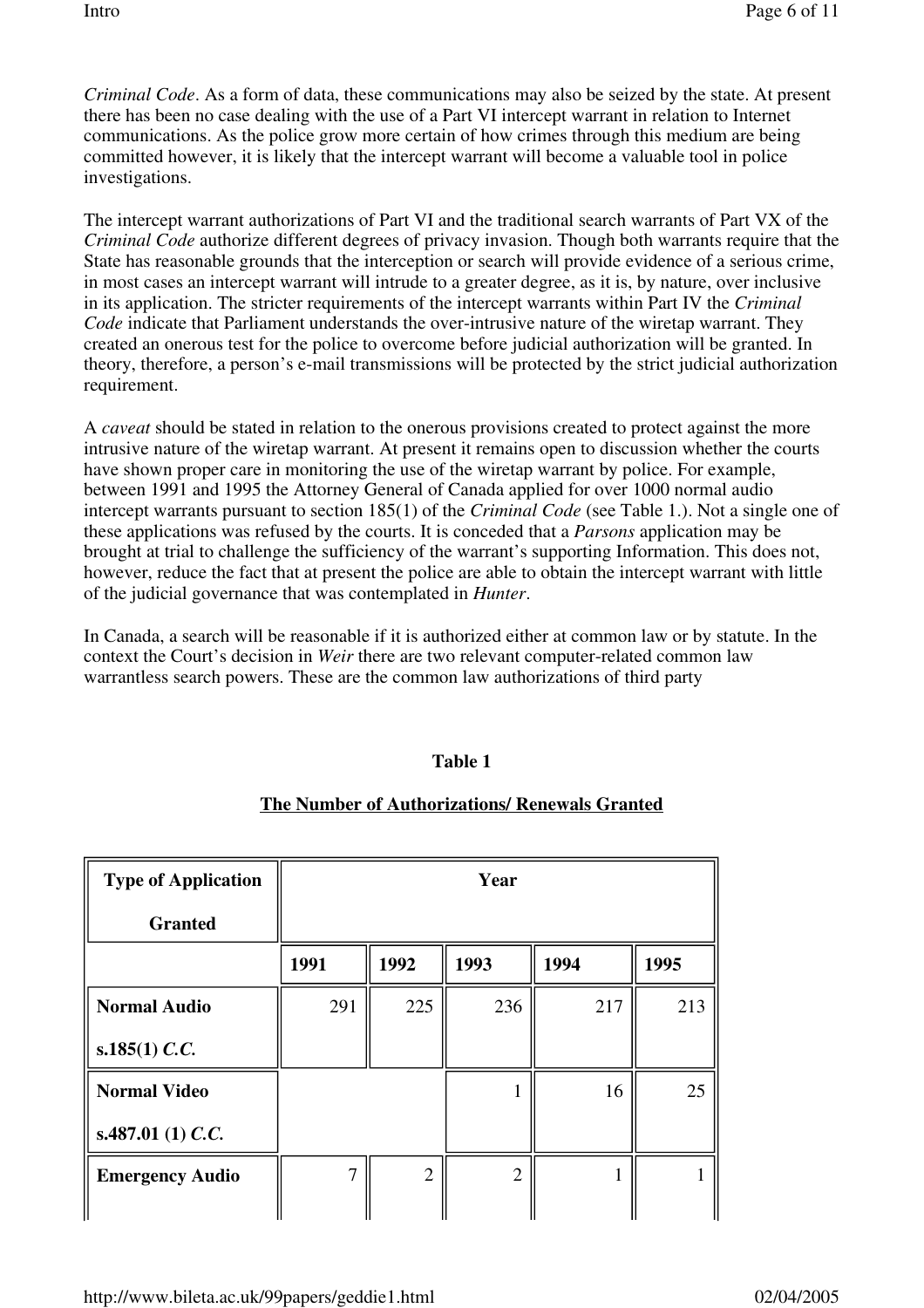| $s.188(1)$ C.C.                             |              |     |     |     |     |
|---------------------------------------------|--------------|-----|-----|-----|-----|
| <b>Emergency Video</b>                      |              | O   |     |     |     |
| $s.487.01(1)$ C.C.                          |              |     |     |     |     |
| <b>Renewals</b>                             | $\mathbf{I}$ | 6   |     |     |     |
| $s.186(6)$ C.C.                             |              |     |     |     |     |
| <b>Total Applications</b><br><b>Granted</b> | 309          | 233 | 241 | 236 | 246 |

#### **Table 2**

## **The Number of Applications For**

## **Authorizations/Renewals Refused**

| <b>Type of Application</b>                  | Year     |                |                |                |                |  |
|---------------------------------------------|----------|----------------|----------------|----------------|----------------|--|
|                                             | 1991     | 1992           | 1993           | 1994           | 1995           |  |
| <b>Normal Audio</b>                         | $\theta$ | $\overline{0}$ | $\overline{0}$ | $\overline{0}$ | $\overline{0}$ |  |
| $s.185(1)$ C.C.                             |          |                |                |                |                |  |
| <b>Normal Video</b>                         | $\Omega$ | $\theta$       | $\overline{0}$ | $\theta$       | $\overline{0}$ |  |
| s.487.01 (1) C.C.                           |          |                |                |                |                |  |
| <b>Emergency Audio</b>                      | $\theta$ | $\overline{0}$ | $\overline{0}$ | $\overline{0}$ | $\overline{0}$ |  |
| $s.188(1)$ C.C.                             |          |                |                |                |                |  |
| <b>Emergency Video</b>                      | $\theta$ | $\theta$       | $\theta$       | $\Omega$       | $\Omega$       |  |
| s.487.01(1) C.C.                            |          |                |                |                |                |  |
| <b>Renewals</b>                             | $\theta$ | $\overline{0}$ | $\overline{0}$ | $\overline{0}$ | $\overline{0}$ |  |
| $s.186(6)$ C.C.                             |          |                |                |                |                |  |
| <b>Total Applications</b><br><b>Refused</b> | $\theta$ | $\theta$       | $\theta$       | $\theta$       | $\theta$       |  |

consent and the Open Field doctrine. Each of these may cause future problems in future analyses of whether a search is reasonable in the context of personal e-mail.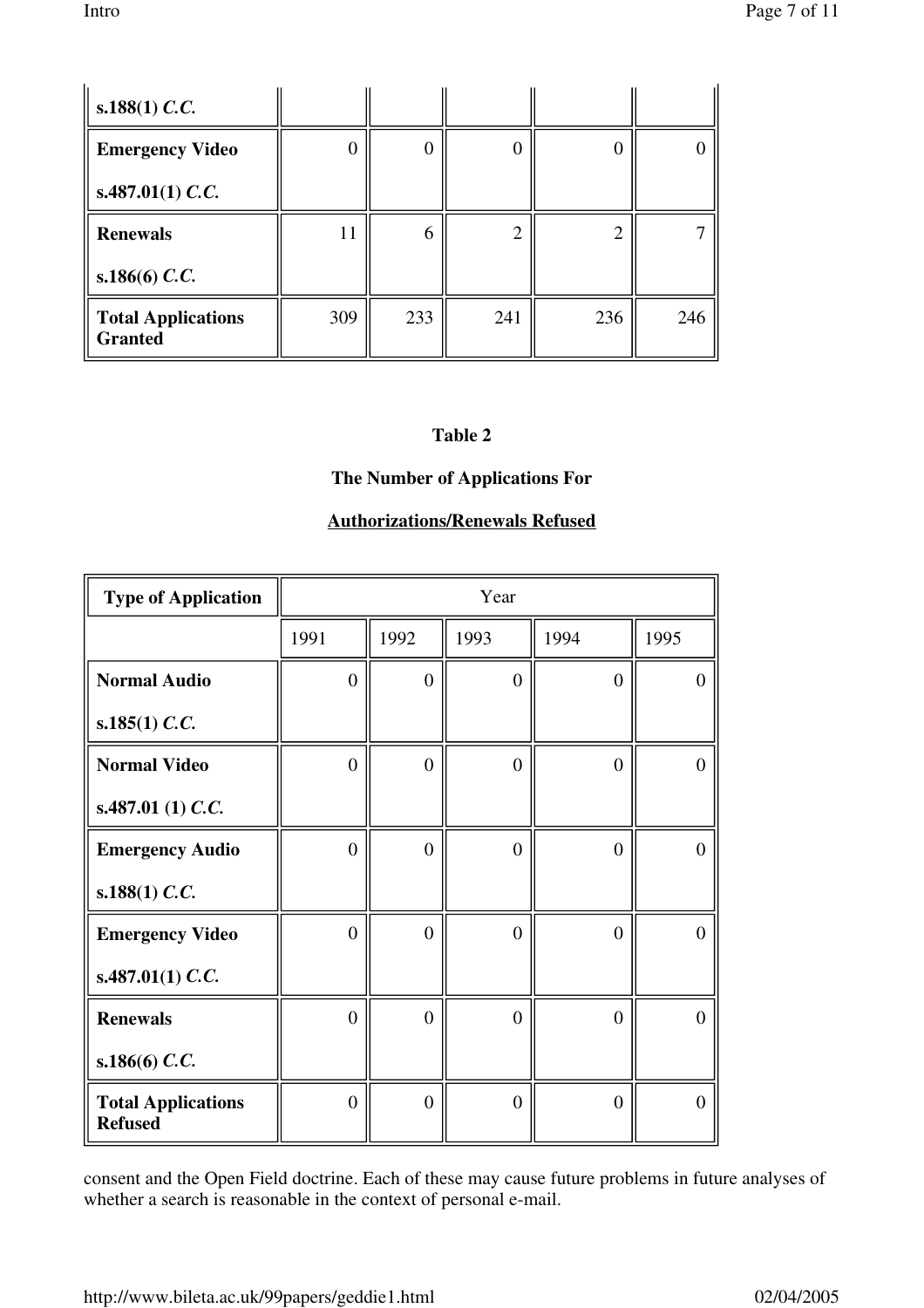Third party consent will only be valid if it can be reasonably viewed as a substitute for prior judicial authorization. The fact that the third party can remove the traditional barrier of property trespass, therefore, will not likely suffice to make the search reasonable without a more substantial factor. In the context of the current trend of ISPs willingly providing to the police with evidence of illicit activity stored on their systems, the consent of the ISP may not be enough without some other support. Such support could include a user agreement by which it can be consented that the user himself was consenting to the material being disclosed to the police. The Court in *Weir* did not address this issue*.*

The Open Fields doctrine was established as part of Canadian law by the Supreme Court of Canada in *R* v. *Boersma.* This doctrine indicates that, if the privacy interest is in the plain sight of the police and within the public purview, the accused cannot claim that he had a reasonable expectation of privacy in the thing being searched or seized. In *R* v. *Morin,* the Court concluded that the police action of logging onto a BBS located at the accused's home was within the public purview, therefore nullifying any concept of a reasonable expectation of privacy in its contents. Though no case in Canada has yet addressed this issue with regard to personal e-mail transmitted over the Internet, it is possible that the interception of e-mail transmissions via an Internet node may not require an intercept warrant.

In balancing the privacy interests of the individual with the state's need to investigate criminal activity, Canadian Courts have often used the traditional tools of analogy in circumstances where the reasonableness of a non-warrant lawful authorization is in question. As such most newly-argued privacy interests, such as personal e-mail communications, have been looked at in comparison with existing privacy interests. It seems clear from the academic and foreign case law analyses that e-mail has many characteristics that make it analogous to first class mail. In light of this and the comparison of personal e-mail with first class mail in *Weir* the law dealing with first class mail must be determined.

In looking contextually at the reasonable expectation of privacy in  $1<sup>st</sup>$  class mail, the law of Canada has afforded high levels of privacy to this form of communication The Newfoundland District Court's decision in *R. v. Crane* best enunciates this point. Evidence was adduced that the police had searched the defendant's mail with the help of Canada Post and without a warrant. In holding that both co-defendants' section 8 *Charter* rights have been violated, the Court discussed the longstanding principle that privacy in one's first class mail was an important and highly-protected element of Canadian society. In reaching this conclusion, the Court found that the privacy interest in first class mail is established by the *Canada Post Corporations Act.* The Court held that within the *CPCA* Parliament implicitly states an intention to promote the security of one's mail beyond that which would exist at common law.

Interestingly, in light of the technology argument put forward by the Court in *Weir,* the decision in *Crane* does not look at the susceptibility of the technology used to keep 1<sup>st</sup> class mail confidential. Rather, the Court reached its conclusion by looking at Parliament's prohibitions against state interception of first class mail. The Court held that such prohibitions indicated an intention to protect the privacy of mail communications absent a judicial warrant. Though no Canadian case has enunciated the principle, it appears that because of the obvious temptation to read the mail of suspected citizens, sealed, private letters are afforded special protection from search and seizure. Looking at personal e-mail communications in the context of the privacy rights afforded first class mail without advocating a similar legislative pronouncement on privacy in e-mail, therefore, is not a proper strategy. At present, no such pronouncement by Parliament exists in Canada.

#### **Part III**

The decision in *Weir* indicates that Canadian courts are willing to afford privacy to e-mail communications made in cyberspace. Further, the Court's conclusions, in *dicta*, indicates that the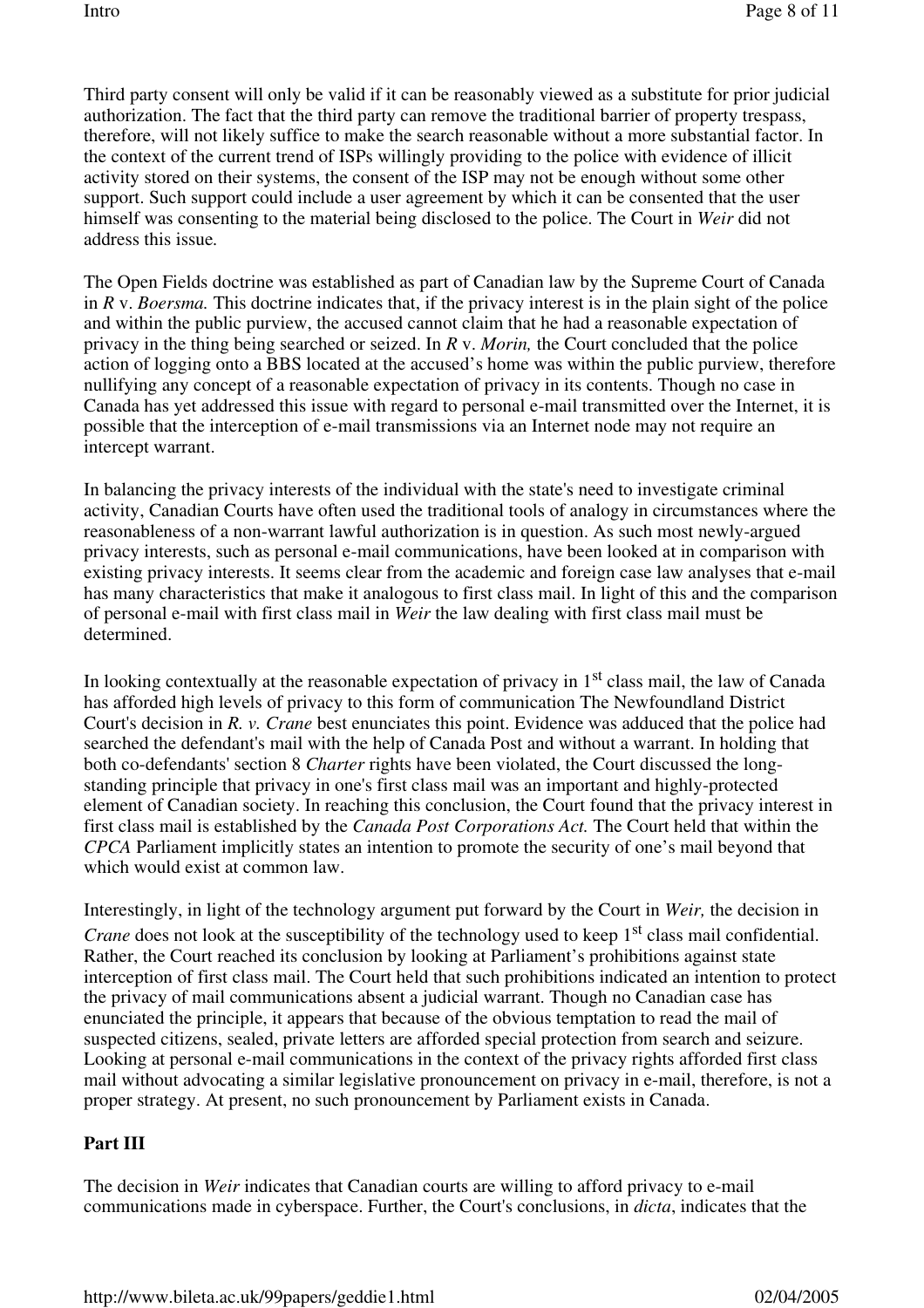traditional legal doctrine is capable of accommodating privacy interests in this new medium. As in most cases, however, the problem is not usually the ability of the legal framework to deal with a new issue but rather how the legal framework is used in reaching the court's conclusions. This is what happened in *Weir.*

Though the Court correctly followed the principle of whether a reasonable expectation of privacy existed in personal e-mail, it erred in the application of the test to establish the standard of privacy within personal e-mail. This is most apparent in the Court's use of an assumption of risk analysis and the application of technology's role in constructing the level of privacy in personal e-mail. In particular, when the Court inquired whether encryption programs could better protect a person's expectation of privacy in personal e-mail, it incorrectly addressed the question that was to be answered under the section 8 analysis. As was indicated in *Duarte,* the question of whether it is a reasonable conclusion that a third party could intercept personal e-mail communications is not congruent with the principles of section 8 of the *Charter.* Rather, the question is whether the reasonable person would believe that the police could make the interception without prior judicial authorization. This question was neither asked nor answered within the analysis of *Weir*.

The Court's failure to understand the way in which society perceives the security risks in e-mail will, if followed, erode the privacy rights of persons suspected of unlawful conduct. By ruling that the *Criminal Code* intercept warrant authorizations apply to private e-mail communications,the Court has sanctioned an incredibly wide and intrusive means by which the police can compile information against a suspect. Think of the varied number of communications that the typical e-mail user gets in one day. In comparison with first class mail communications, the totality of the personal e-mail communications would be caught within the intercept warrant. At present, however, the conclusion in *Weir* is likely to be followed by future court as the contextual comparison with first class mail is non-determinative. Unlike e-mail, the privacy afforded to first class mail in Canada is a construction of Parliament. Any equal protection of personal e-mail in this regard will have to come by way of legislation. Until that time the Court will be hard pressed to hold that personal e-mail communications carry a greater protection than is presently afforded to telephone communications.

An important area not required to be answered on the facts in *Weir* was what role the decision in *Plant* will play regarding the actions of police agents actively seeking information from ISP's regarding suspects*.* It remains uncertain, however, whether information relayed by an ISP to the police contains confidential information. In future cases, the Court will have to determine the issue of whether it is willing to allow close relationships between the ISP carrier and the police. As is argued by Scott Hutchinson in *Computer Crime in Canada,* a court's decision on this issue likely will depend on whether it can be shown that the contract between the defendant and the ISP indicated any confidential arrangement. On the construction of many new ISP agreements it seems that the contracts do not contain any such agreement.

Though it is agreed that the Court properly extended the reasonable expectation of privacy in personal e-mail during Internet transmissions, it is uncertain how these issues will be brought forward in future criminal proceedings. As with the comments in the last paragraph, the facts in *Weir*  did not lend themselves to an in depth analysis in this area. It is likely, however, that future decisions will be argued within the context of the Open Fields doctrine and Third party consent. Under both concepts the level of privacy in *Weir* may be drastically reduced. In these cases, however, the Court must be aware that the exceptions to warrantless searches being presumptively unreasonable must be determined within the overall principles of section 8. As such, the decision in *Weir* and the Court's statements in *Duarte* must be looked at to shape any further rulings in this area.

In concluding that the defendant in *Weir* held a reasonable expectation of privacy in e-mail, the Court followed the existing principles as set out in *Hunter.* The application of these principles, however, was not congruent with the Court's decision in *Duarte.* Rather, the approach taken by the Court was one that, while correct in result with regard to the applicability of both the Part VI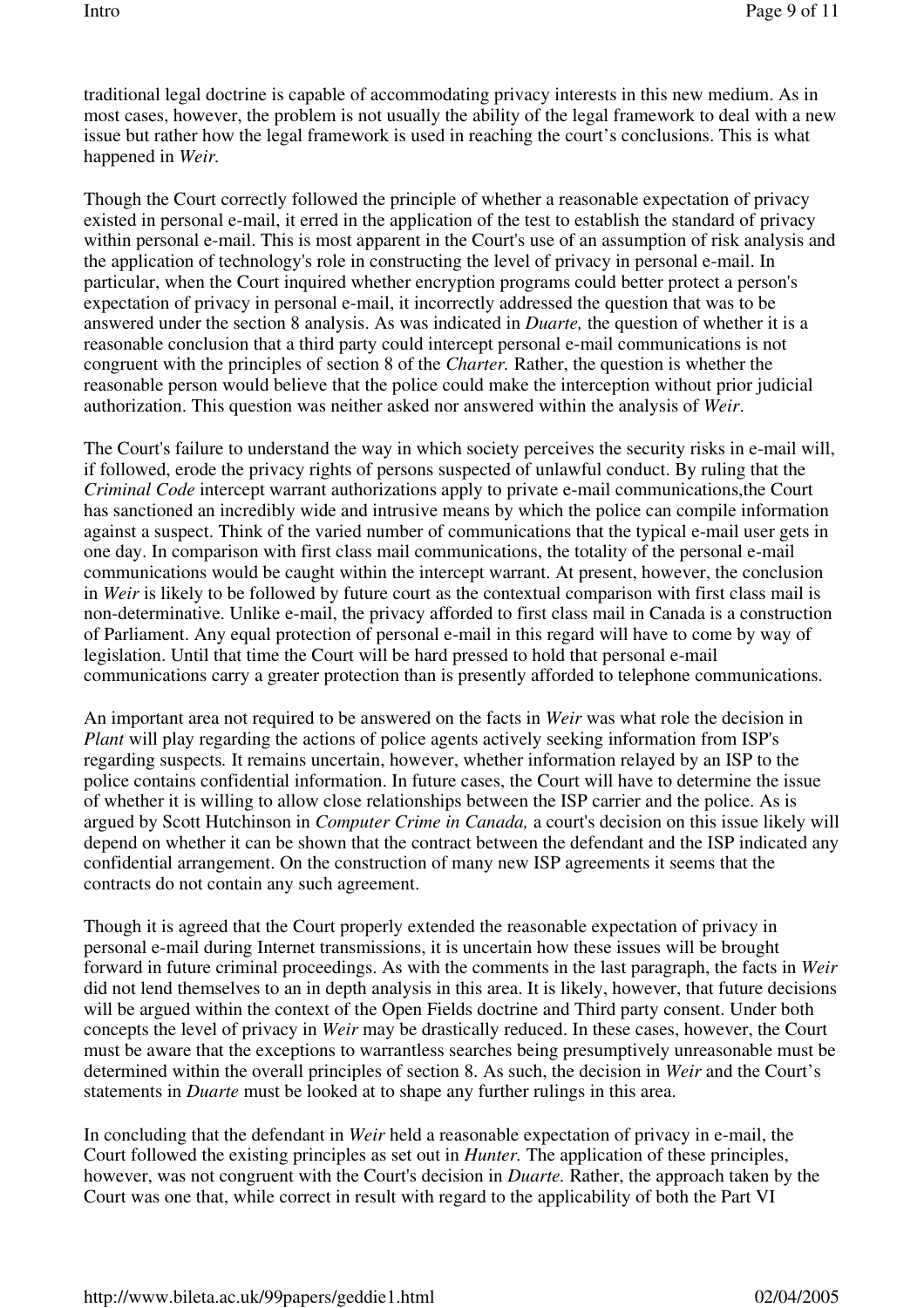intercept warrant and Part XV general search warrant authorizations, is troublesome in the level of privacy it erodes. Further, though the facts of *Weir* did not provide the proper forum in which to address other issues regarding search and seizure, it has opened up the dialogue in which these issues may be addressed. Specifically, it likely will come to bear that informational privacy, the open field doctrine, and third party consent will be considered in light of the *Weir* decision. Any problems, such as the Court's application of the assumption of risk analysis, could be resolved if the courts approach the traditional method of analogy along formal content constructions and not along parallels in technology. This will result if the Canadian Courts are careful not to follow the analysis in *Weir* and instead follow the path set out by the Supreme Court of Canada in *Duarte.*

### **Part IV**

The decision in *Weir* creates an interesting dilemma for persons who wish to use e-mail for personal communications. If they want to keep their private and personal e-mail communications private to the same extent as their first class mail they must use an encryption system to do so. At present, email encryption systems are bulky, inherently complicated, and difficult to use. They sabotage the very incentive that has drawn people to use the e-mail communications medium. In effect, encryption systems hinder the user-friendly environment and slow the medium's ability to send quick asynchronous communications. Technology, it seems, is the advantage of the communication medium, while being at the same time the bane of privacy in personal e-mail communications. The purpose of the discussion here is to argue that the Court in *Weir* failed to understand that e-mail communications in cyberspace are redefining the role of technology in our understanding of what is a reasonable expectation of privacy in Canadian society. The Court failed to understand the relationship between section 8 rights and the other rights enshrined in the *Charter.*

The application of the assumption of risk analysis, to determine the reasonable expectation of privacy in Internet communications is rejected by a growing number of legal academics. They argue that technological security in a privacy interest does not relate directly to the expectation of privacy within the cyberspace environment. Unlike traditional forms of communications, e-mail often defies the correlation between the actual susceptibility of risk in a medium's technology and our understanding of privacy in our use of that medium. Rather the reasonable person in the cyberage links privacy in e-mail transmitted over the Internet with the socially-constructed risk of having the communication brought into the public forum. In applying this perception to the e-mail environment, people may understand how to use e-mail, but at present at least, most do not fully understand how e-mail works on a mechanical level. It is unlikely, therefore, that people understand the actual technical security risks of unencrypted e-mail as well as they relate to the socially constructed risks. If this is the case, then the courts may be affording a level of privacy in personal e-mail that does not mirror our current need or expectations of privacy in the medium.

By accepting the assumption of risk analysis in determining the level of constitutional protection of a particular privacy interest, the courts will create a fixed zone of privacy under the *Charter.* As people move from traditional forms of protected communication to newer forms of computer-driven communication systems, however, the content of the communication faced an increased risk of interception by third parties. As Frederick Schauer comments, the technology of the Internet is analogous to a device that would enable a passerby to look through the seemingly solid walls of a dwelling place. Subject to legislation, the risk assumption analysis would reduce the reasonable expectation of privacy in the house. It might seem inconceivable that the courts would allow such a reduction in privacy in one's dwelling place. But this is exactly what will result if the Court uses the assumption of risk analysis to reduce the level of privacy in e-mail from that afforded to communications that are less susceptible to technological surveillance.

In the communications environment the reasonable expectation of privacy secured by section 8 often is a mechanism for protecting a person's Constitutional protected freedom of expression. Within the context of the argument made above, it must be considered that the level of privacy afforded to